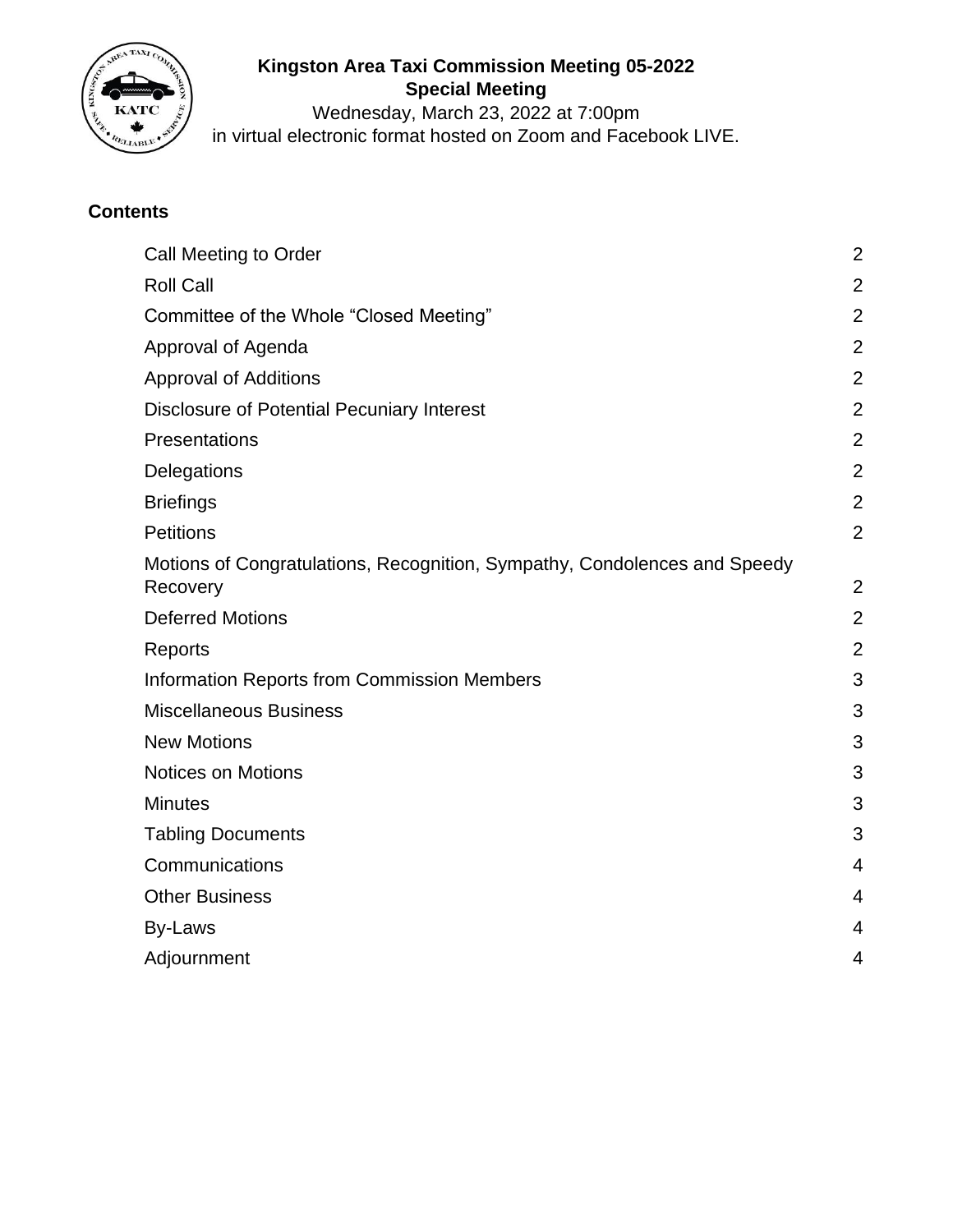**\_\_\_\_\_\_\_\_\_\_\_\_\_\_\_\_\_\_\_\_\_\_\_\_\_\_\_\_\_\_\_\_\_\_\_\_\_\_\_\_\_\_\_\_\_\_\_\_\_\_\_\_\_\_\_\_\_\_\_\_\_\_\_\_\_\_\_\_\_\_\_\_\_\_**

## <span id="page-1-0"></span>**Call Meeting to Order**

<span id="page-1-1"></span>**Roll Call**

<span id="page-1-2"></span>**Committee of the Whole "Closed Meeting"**

<span id="page-1-3"></span>**Approval of Agenda**

<span id="page-1-4"></span>**Approval of Additions**

<span id="page-1-5"></span>**Disclosure of Potential Pecuniary Interest**

<span id="page-1-7"></span><span id="page-1-6"></span>**Presentations**

<span id="page-1-8"></span>**Delegations**

**Briefings**

<span id="page-1-9"></span>**Petitions**

<span id="page-1-10"></span>**Motions of Congratulations, Recognition, Sympathy, Condolences and Speedy Recovery**

### <span id="page-1-12"></span><span id="page-1-11"></span>**Deferred Motions**

#### **Reports**

Report Number 07: Received from the Standing Committee (Recommend)

Report Number 07

To all members of the Kingston Area Taxi Commission:

The Standing Committee reports and recommends as follows:

All items listed on the Recommended Report shall be the subject of one motion. Any member may ask for any item(s) included in the Recommend Report to be separated from that motion, whereupon the Recommend Report without the separated item(s) shall be put and the separated item(s) shall be considered immediately thereafter.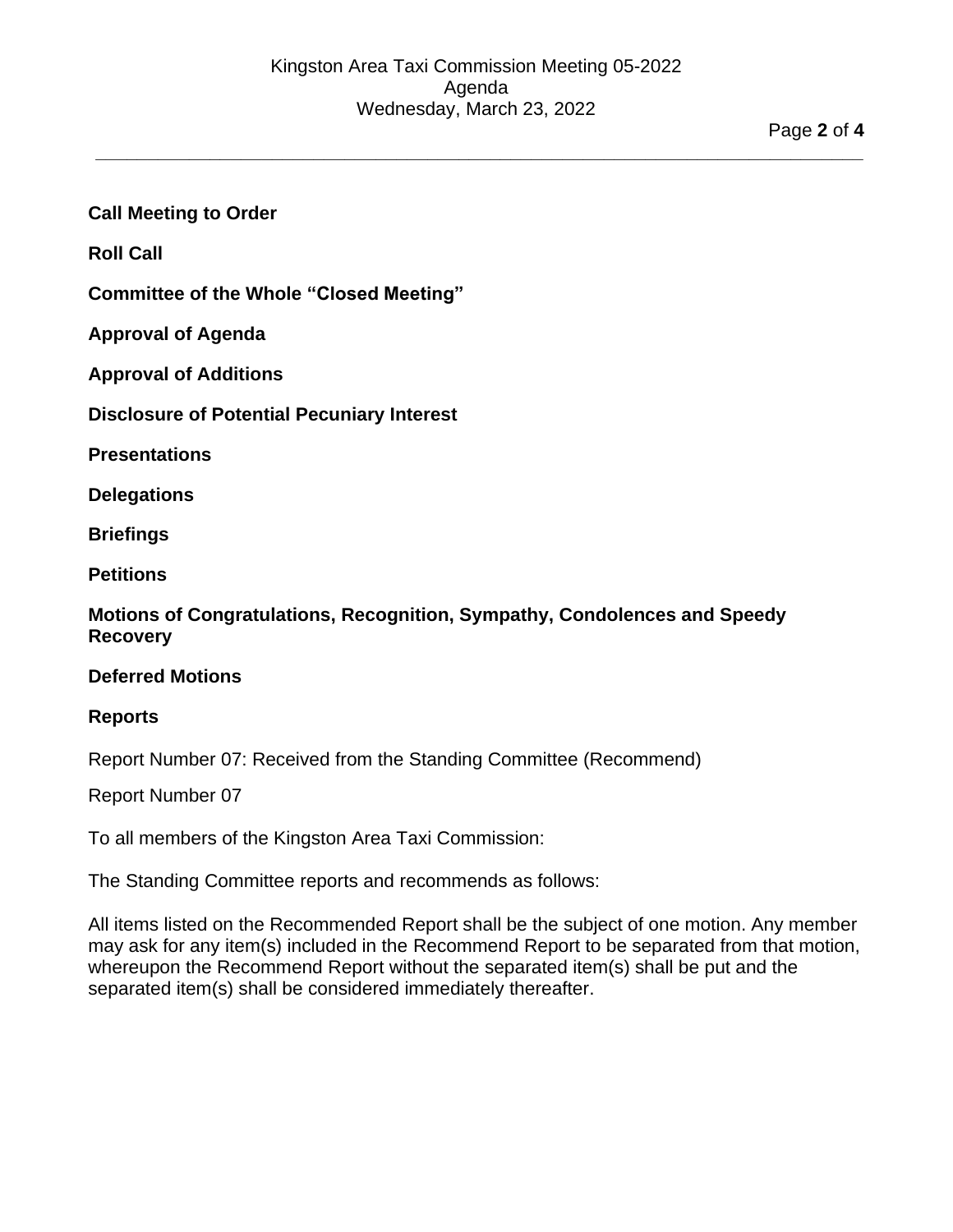**\_\_\_\_\_\_\_\_\_\_\_\_\_\_\_\_\_\_\_\_\_\_\_\_\_\_\_\_\_\_\_\_\_\_\_\_\_\_\_\_\_\_\_\_\_\_\_\_\_\_\_\_\_\_\_\_\_\_\_\_\_\_\_\_\_\_\_\_\_\_\_\_\_\_**

**That** the Commission approve the following items:

# **1. Tariff Schedule "A" - Amend**

**That** the amended Notice on Motion, attached as Exhibit A to Report Number 22-007, be presented to the Commission, for all three readings, to amend By-Law Number 2, Schedule "A", being a "By-Law to Tariff".

## **2. Tariff Schedule "A" - Adopt**

**That** the amended Notice on Motion, attached as Exhibit A to Report Number 22-007, be presented to the Commission, for all three readings, to adopt By-Law Number 2, Schedule "A", Section 3, Subsections (8), (8)(a), (8)(b), (9), and; Section 8, Subsection (1), being a "By-Law to Tariff".

## **3. Review of Schedules - Adopt**

**That** the amended Notice on Motion, attached as Exhibit A to Report Number 22-007, be presented to the Commission, for all three readings, to adopt By-Law Number 2, Section 34.1, and Subsections (a) and (b), being a "By-Law to Review of Schedules".

## <span id="page-2-0"></span>**Information Reports from Commission Members**

## <span id="page-2-2"></span><span id="page-2-1"></span>**Miscellaneous Business**

<span id="page-2-3"></span>**New Motions**

## **Notices on Motions**

#### <span id="page-2-4"></span>**Minutes**

**That** the Minutes of Kingston Area Taxi Commission Meeting Number 04-2022, held Wednesday, March 9, 2022 be confirmed.

(Distributed to all members of the Commission on March 21, 2022)

## <span id="page-2-5"></span>**Tabling Documents**

2022-06 Standing Committee Meeting Number SC-03-2022 Agenda. The meeting is scheduled for Wednesday, March 16, 2022 at 7:00 pm in a virtual electronic format.

(Distributed to all members of the Commission on March 21, 2022)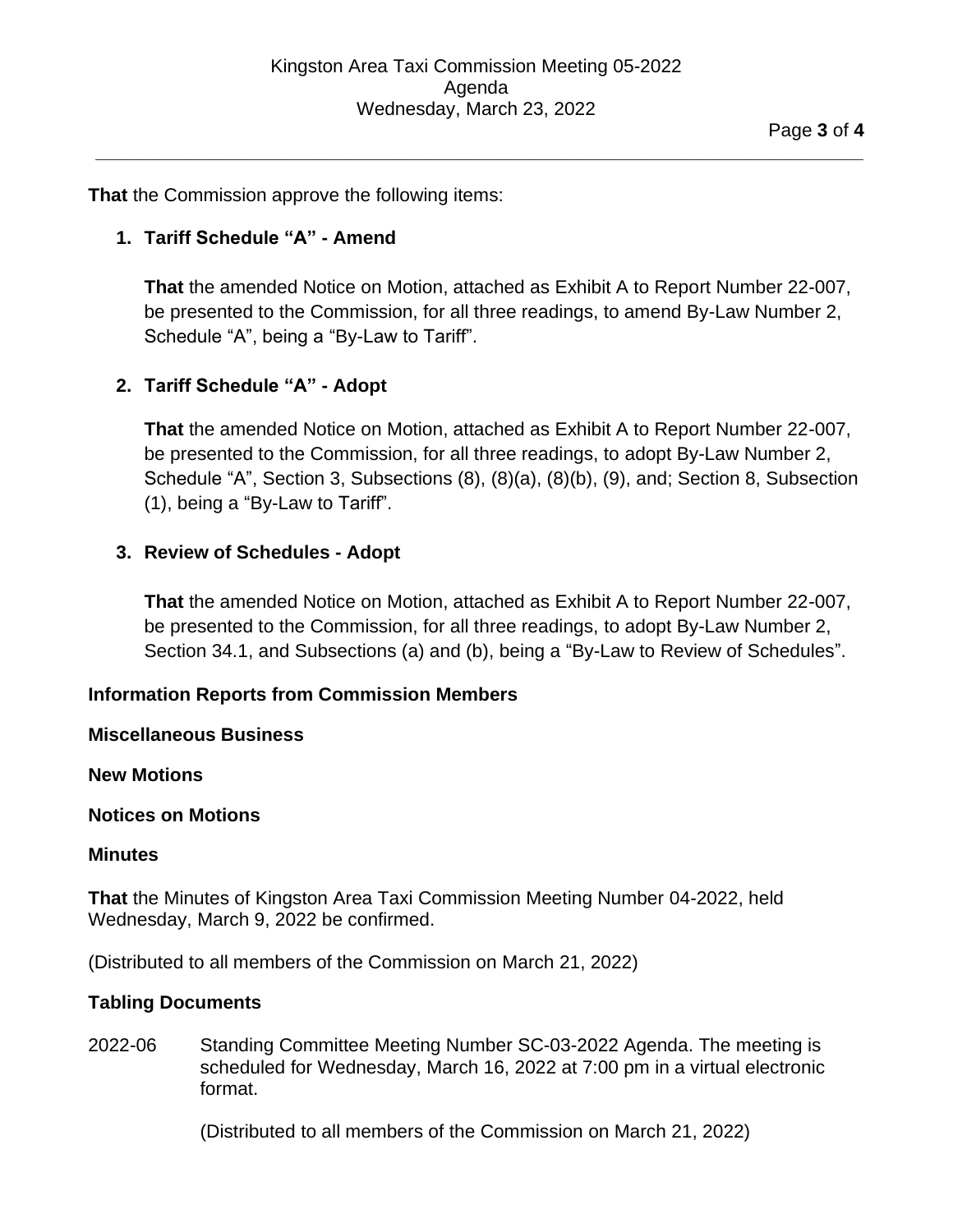**\_\_\_\_\_\_\_\_\_\_\_\_\_\_\_\_\_\_\_\_\_\_\_\_\_\_\_\_\_\_\_\_\_\_\_\_\_\_\_\_\_\_\_\_\_\_\_\_\_\_\_\_\_\_\_\_\_\_\_\_\_\_\_\_\_\_\_\_\_\_\_\_\_\_**

### <span id="page-3-0"></span>**Communications**

#### <span id="page-3-2"></span><span id="page-3-1"></span>**Other Business**

#### **By-Laws**

- a) That By-Law (1) through (3) be given its first and second reading.
- b) That Clause 3.28 of By-Law Number 1 be declared for the purpose of giving By-Law (1) through (3) three readings.
- c) That By-Law (1) through (3) be given its third reading.
- 1) A By-Law to Amend By-Law Number 2, Schedule "A" Tariff, Section 2, being "A By-Law to Tariff".

### Three Readings **Proposed Number 22-006 (Clause 1, Report Number 07)**

2) A By-Law to Adopt By-Law Number 2, Schedule "A" - Tariff, Section 3, Subsections (8), (8)(a), (8)(b), (9), and; Section 8, Subsection (1), being a "By-Law to Tariff".

Three Readings **Proposed Number 22-006 (Clause 2, Report Number 07)**

3) A By-Law to Adopt By-Law Number 2, Schedule A, Section 34.1, and Subsections (a) and (b), being a "By-Law to Review of Schedules".

Three Readings **Proposed Number 22-006 (Clause 3, Report Number 07)**

#### <span id="page-3-3"></span>**Adjournment**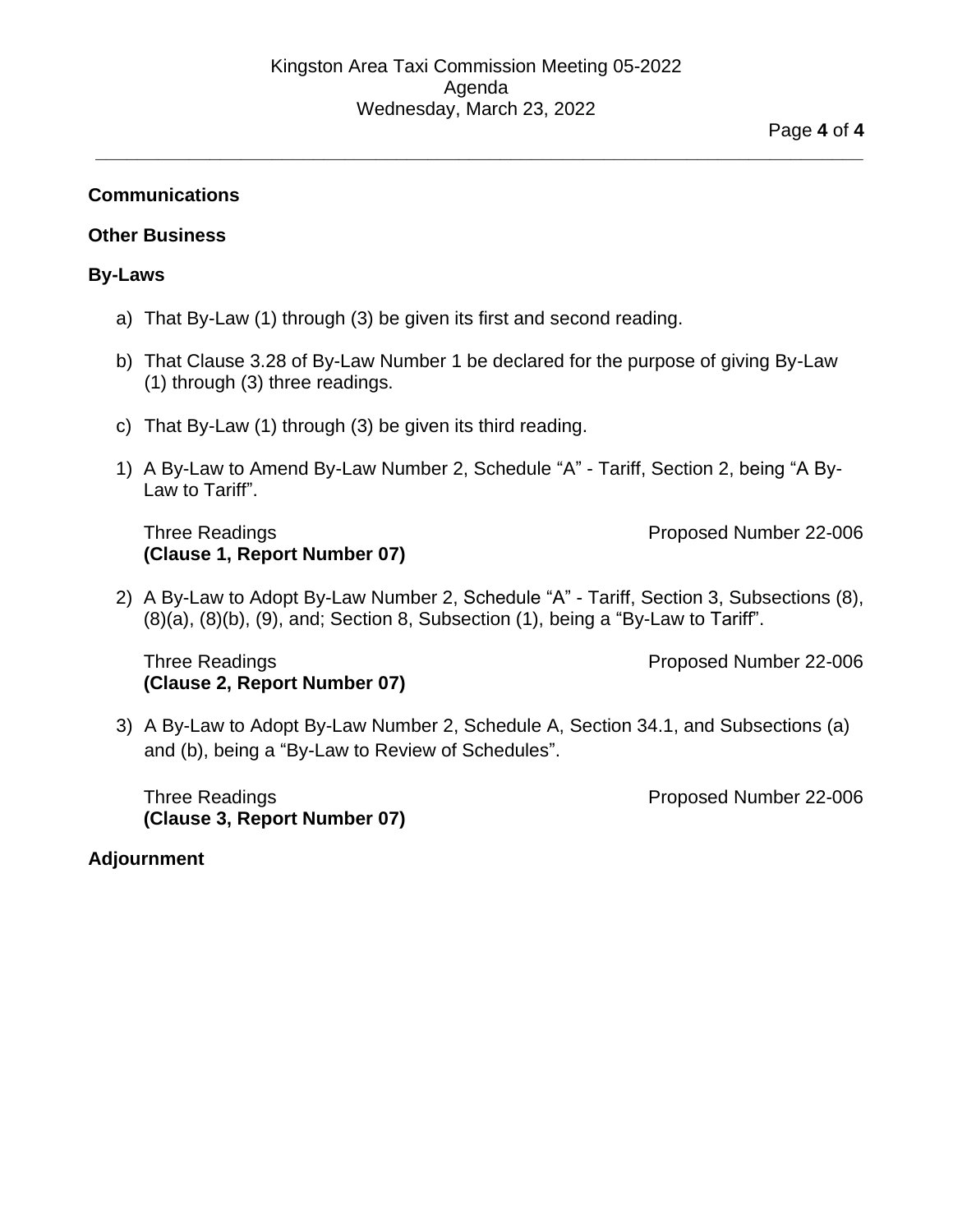

| To:                    | Members of the Kingston Area Taxi Commission           |
|------------------------|--------------------------------------------------------|
| From:                  | Joseph R. Dowser, Chair, Kingston Area Taxi Commission |
| <b>Resource Staff:</b> | ΝA                                                     |
| Date of Meeting:       | March 23, 2022                                         |
| Subject:               | Tariff - Schedule "A"                                  |

# **Commission Strategic Plan Alignment:**

Theme: Oversight Administration

Goal: See above

## **Executive Summary:**

With taxi operators experiencing increases in operating costs including the recent increase in fuel costs, it is necessary to amend the current By-Law Number 2 - Schedule "A" - Tariff.

An increase to the fare and rates is required to address these cost increases.

Through discussions with and correspondence from Taxicab Owners and Operators, the Standing Committee has concluded that the Taxi Industry [and Operators] support a Rate increase.

Recent public surveys indicate that the Public is in support of a Drop Rate increase.

The Standing Committee heard delegations from the industry during the Standing Committee meeting 03-2022 held on March 16, 2022.

The Commission created a telephone "hotline" for ease of access, where Industry Members and Public Citizens could provide input via a voice message where such individuals may not be familiar or comfortable with technology, may not have an email address, or have preference for verbal communication.

Additional considerations were given to vulnerable individuals, caregivers, and senior citizens.

## **Recommendation:**

**That** the amended Notice on Motion, attached as Exhibit A to Report Number 22-007, be presented to the Commission, for all three readings, to amend By-Law Number 2, Schedule "A", being a By-Law to "Tariff" Amount **and** to adopt By-Law Number 2, Section 34.1, being a By-Law to "Review of Schedules".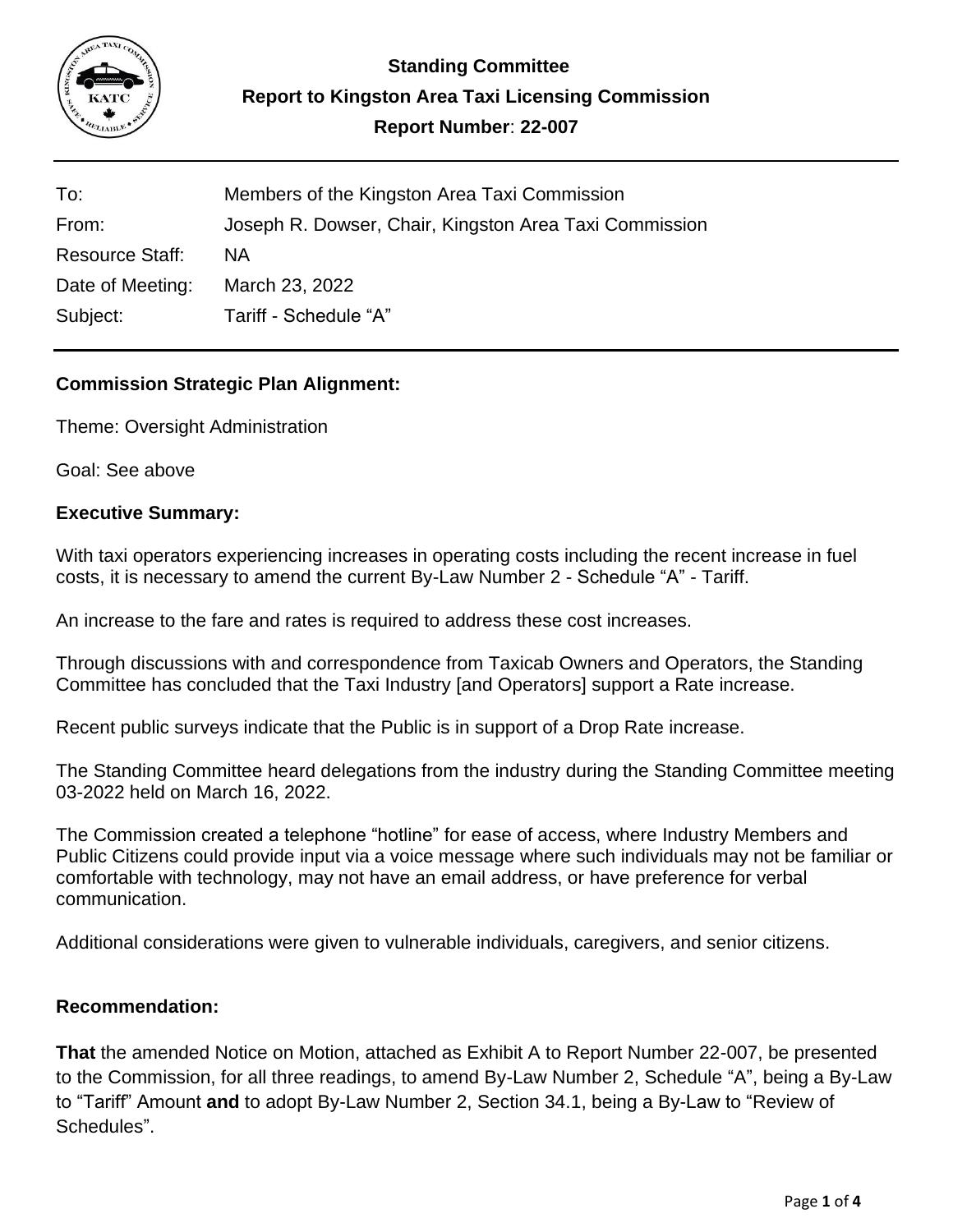

## **Exhibit A to Report Number 22-007**

Moved by: Commissioner Dowser Seconded by: Commissioner Aziz

# **It is hereby moved that:**

Pursuant to By-Law Number 2, Schedule "A" - Tariff

Section 2. Distance traveled, number of passengers, and waiting time:

- (1) For the first 135 meters or part thereof \$4.25
- (2) For each additional 135 meters or part thereof \$0.25
- (3) For each additional passenger in excess of one (charge does not apply when specific request for passengers) \$0.50
	- \*\* There shall be no charge for children under twelve (12) years of age in charge of an adult.
- (4) For waiting while under engagement for each twenty-five (25) seconds \$0.25

## Section 3. Baggage

(7) Delivery of any parcel or document where no passenger is carried \$6.35 (minimum charge)

Section 4. Specific request for vans for passengers (no fee for additional passengers in excess of one) \$2.50

# **By-Law Number 2, Schedule "A" - Tariff, be amended as follows:**

Section 2. Distance traveled, number of passengers, and waiting time:

(1) For the first 135 meters or part thereof \$4.50

(As of June 1, 2022, \$0.25 directly to Taxicab vehicle owner)

- (2) For each additional 135 meters or part thereof \$0.35
- (3) For each additional passenger in excess of one (charge does not apply when specific request for passengers) \$0.50

\*\* Additional passenger surcharge does not apply to children twelve (12) years of age or younger when in the company of an adult or to Personal Care Attendants for Disabled Passenger(s).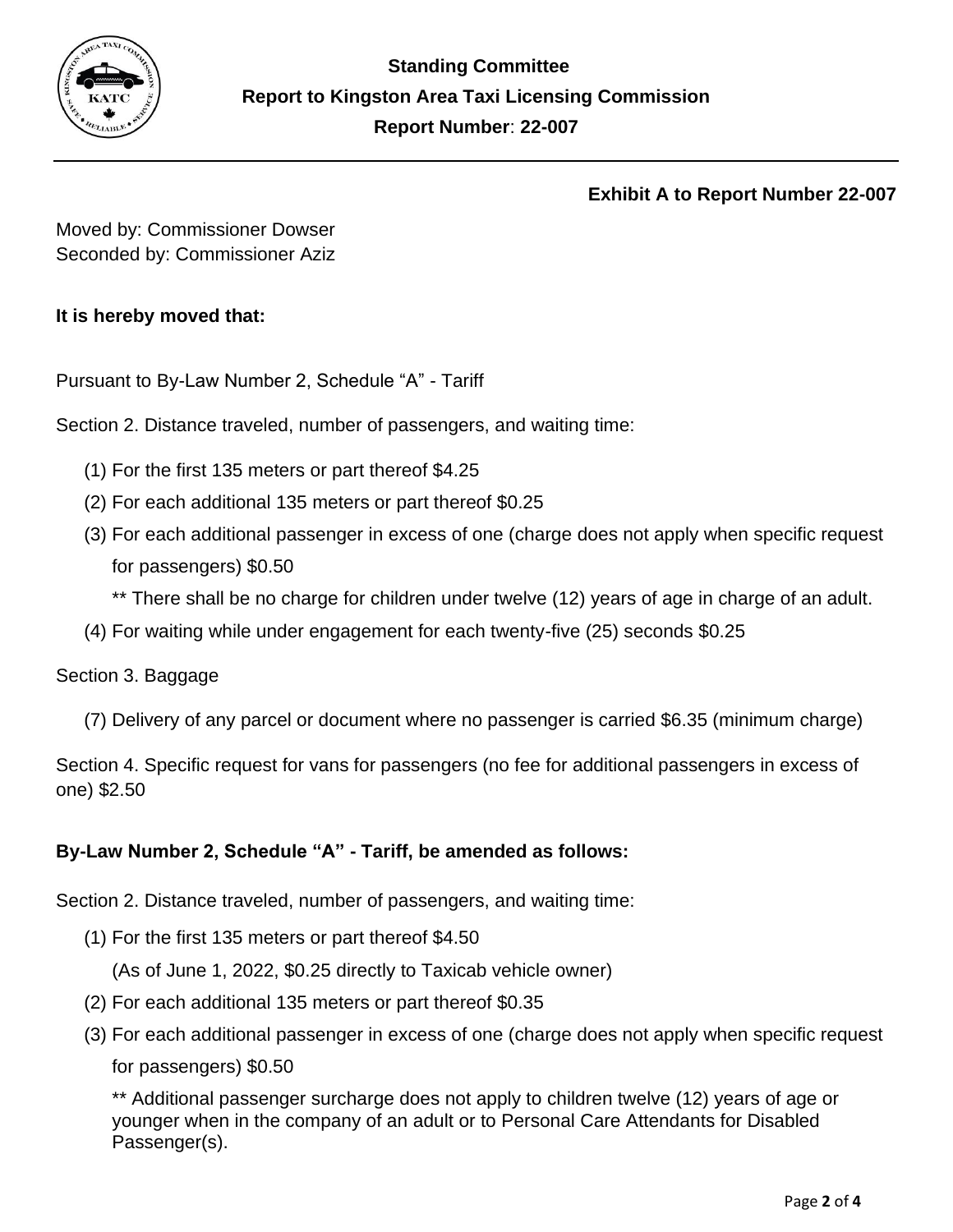

# **Exhibit A to Report Number 22-007 (Continued)**

(4) For waiting while under engagement for each twenty-five (25) seconds \$0.35

Section 3. Baggage

- (7) Delivery of any parcel or document where no passenger is carried \$8.25 (minimum charge)
- Section 4. Specific request for vans for passengers (no fee for additional passengers in excess of one) \$4.00

# **By-Law Number 2, Schedule "A" - Tariff, adopt the following:**

Section 3. Baggage

- (8) Parcels bigger than three cubic feet (.085 cubic meters) or over 60 lbs (27 kg) in weight are not covered by this tariff rate and any additional charges for these items should be agreed upon prior to the start of the trip.
	- (a) Pursuant to clause 2(8), Parcels or Items in excess that are deemed by the Taxi Operator in their sole discretion to be part of "moving in to or out of" a residence or commercial property are not covered by this tariff rate and any additional charges for these items should be agreed upon prior to the start of the trip.
- (9) Senior Citizens producing a valid Senior Citizens Privilege Card will be exempt from additional charges for oversized items as set out in Section 3(6).

# Section 8. Cancellation Fee

(1) A cancellation fee of \$3.00 is payable to the driver if the driver reaches the pickup location before the customer has cancelled their Trip through the dispatcher.

# **It is hereby further moved that By-Law Number 2, adopt the following under the heading "Review of Schedules" the appended clause(s):**

# **Review of Schedules**

# Section 34.1

(a) Schedule "A" of this By-Law, Tariff, will be reviewed each year prior to March 31.